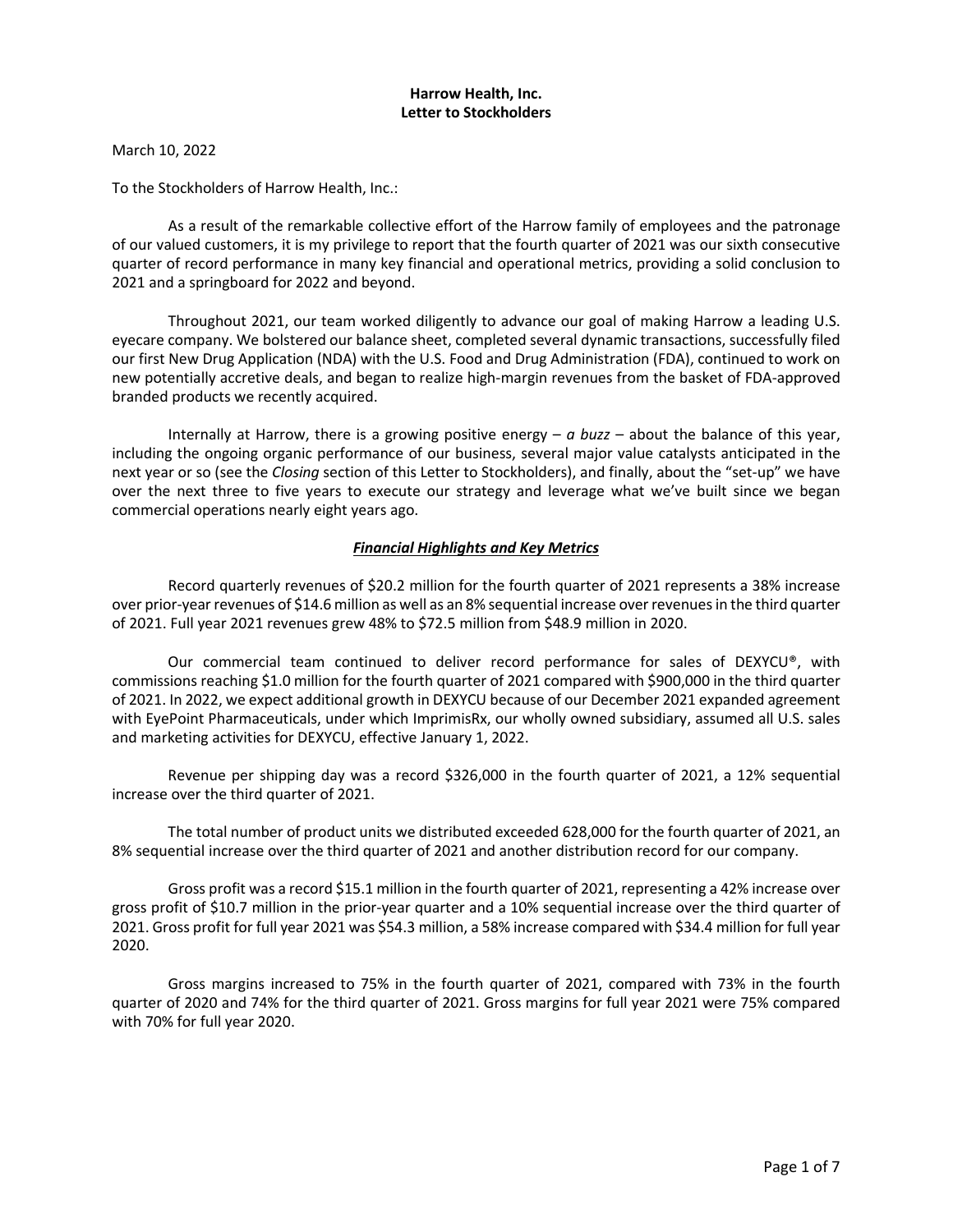Selling, general and administrative expenses for the fourth quarter increased \$5.2 million over the prior-year quarter. This increase was primarily the result of increased stock-based compensation associated with performance (market-based vesting) stock units that were granted in 2021, M&A expenses for recently acquired products, litigation costs associated with a matter that went to trial and was ultimately settled during the fourth quarter, and increased sales and marketing expenses associated with the expansion of our commercial activities.

Research and development costs increased to \$3.9 million in the fourth quarter of 2021, compared with \$0.6 million in the prior-year quarter. The increase resulted from a \$3.1 million milestone payment associated with the AMP-100 program, as well as ongoing research and development costs associated with MAQ-100.

GAAP operating (loss) was \$(1.8) million for the fourth quarter of 2021, compared with GAAP operating income of \$2.6 million during the same period last year.

Adjusted EBITDA (a non-GAAP measure) was \$4.6 million for the fourth quarter of 2021 compared with Adjusted EBITDA of \$4.0 million reported in the prior-year quarter. GAAP net (loss) attributable to Harrow Health, Inc. was \$(7.4) million for the fourth quarter of 2021 compared with net income of \$1.1 million in the fourth quarter of 2020. A reconciliation of all non-GAAP financial measures in this letter begins on page 6.

Selected highlights regarding operating results for the three months and year ended December 31, 2021, and for the same periods in 2020 are as follows:

| (in thousands, except per share data)                             | <b>For the Three Months Ended</b><br>December 31, |              | <b>For the Years Ended</b><br>December 31, |                |
|-------------------------------------------------------------------|---------------------------------------------------|--------------|--------------------------------------------|----------------|
|                                                                   | 2021                                              | 2020         | 2021                                       | 2020           |
| <b>Total revenues</b>                                             | Ŝ.<br>20,188                                      | Ś.<br>14,595 | Ś.<br>72,476                               | \$<br>48,871   |
| Cost of sales                                                     | 5,080                                             | 3,937        | 18,214                                     | 14,463         |
| <b>Gross profit</b>                                               | 15,108                                            | 10,658       | 54,262                                     | 34,408         |
| Selling, general and administrative                               | 12,672                                            | 7,441        | 41,315                                     | 31,247         |
| Research and development                                          | 3,942                                             | 591          | 11,084                                     | 2,413          |
| Impairment of intangible assets                                   | 249                                               |              | 249                                        | 363            |
| <b>Total operating expenses</b>                                   | 16,863                                            | 8,032        | 52,648                                     | 34,023         |
| (Loss) income from operations                                     | (1,755)                                           | 2,626        | 1,614                                      | 385            |
| Total other expense, net                                          | (5, 530)                                          | (1,481)      | (19, 488)                                  | (3,800)        |
| Income taxes                                                      | (133)                                             | (4)          | (133)                                      | (4)            |
| Total net (loss) income, including                                |                                                   |              |                                            |                |
| noncontrolling interests                                          | (7, 418)                                          | 1,141        | (18,007)                                   | (3, 419)       |
| Net loss attributable to                                          |                                                   |              |                                            |                |
| noncontrolling interests                                          |                                                   | 8            |                                            | 62             |
| Net (loss) income attributable to                                 |                                                   |              |                                            |                |
| Harrow Health, Inc.                                               | (7, 418)                                          | 1,149        | (18,007)                                   | (3, 357)       |
| Preferred dividends and accretion of                              |                                                   |              |                                            |                |
| preferred stock discount                                          |                                                   |              | (472)                                      |                |
| Net (loss) income attributable to                                 |                                                   |              |                                            |                |
| Harrow Health, Inc. common<br>stockholders                        | (7, 418)<br>\$                                    | \$<br>1,149  | \$ (18, 479)                               | (3, 357)<br>\$ |
| Net income (loss) per share of<br>common stock, basic and diluted | (0.27)<br>\$                                      | \$<br>0.04   | (0.69)<br>\$                               | (0.13)<br>Ş    |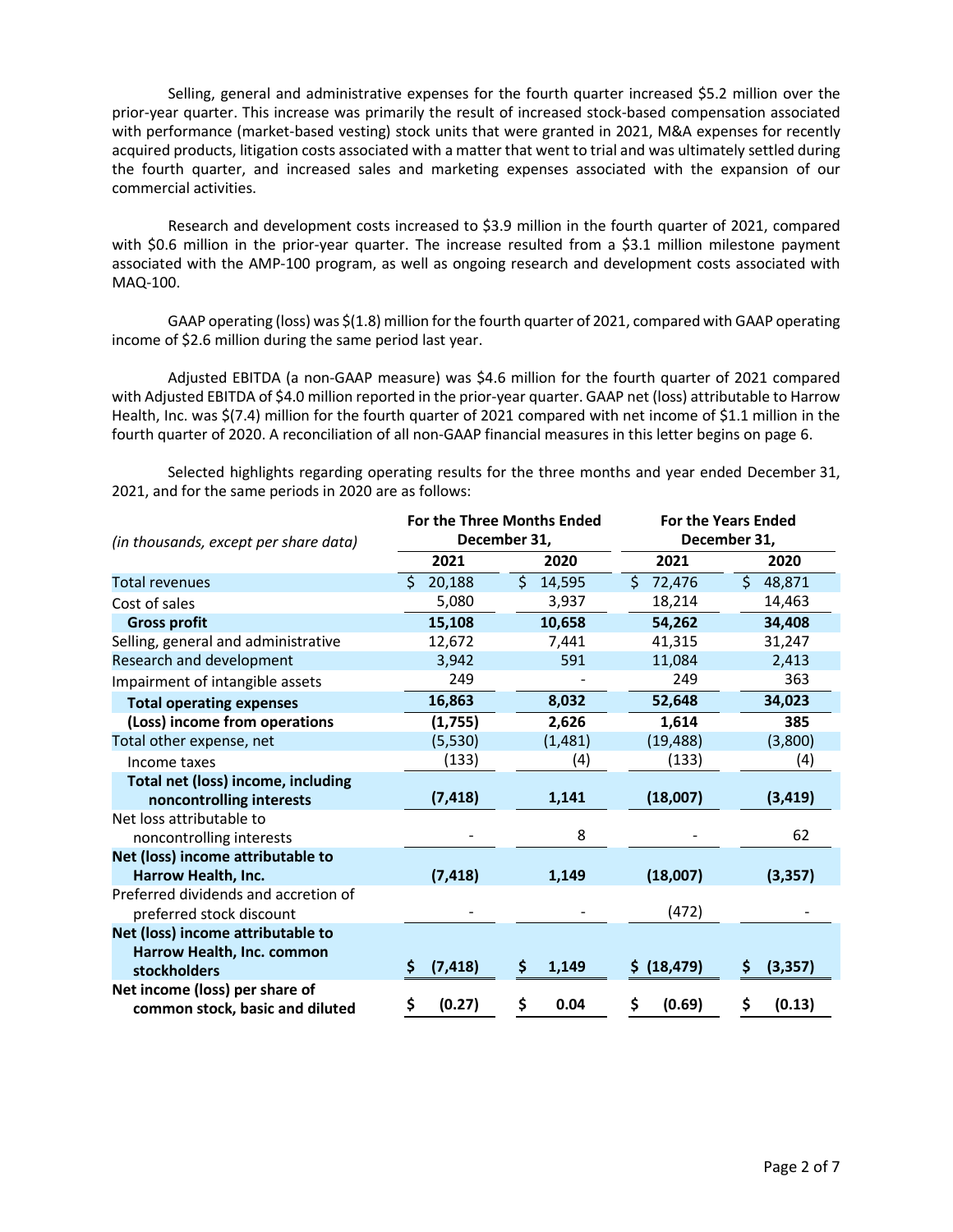### *Progress*

At the beginning of 2021, I described our vision for Harrow Health – *to become a leading U.S. eyecare company*. To execute this vision, we are focused on the three pillars of our strategic plan:

- 1. Knowing Who We are. We're an end-to-end ophthalmic prescription pharmaceutical company;
- 2. Knowing Who We Serve. We serve institutional customers (e.g., doctors, hospitals, and ambulatory surgery centers) to help them better care for their surgical and chronic and acute care patients; and
- 3. Knowing Where We're Going. In addition to the market-leading compounded medications we've offered since 2014, we are adding high-value FDA-approved products to our portfolio – to create an unparalleled prescription toolkit for U.S. eyecare professionals.

During 2021, we "fueled" our ability to execute on our plan by strengthening our balance sheet. First, we issued \$75 million in 8.625% unsecured notes; and second, we sold a portion of our equity position in Eton Pharmaceuticals for net proceeds of \$9.6 million. With these funds in hand, we paid off our senior secured lender and prepared to close transactions consistent with our strategic plan. Finally, we did all of this without diluting our common stockholders – *in fact, we are quickly approaching the five-year mark since we last raised capital through the sale of Harrow common stock*.

Our strengthened balance sheet allowed us to complete several transformative transactions:

- Acquired U.S. and Canada marketing and supply rights to **AMP-100**, a patented topical ophthalmic drug candidate that, once approved, could be administered during ophthalmic interventions such as cataract surgery. We recently were notified that our target action date for the AMP-100 NDA is October 16, 2022 (aka our "PDUFA Date"). We believe that, if approved, AMP-100 may be a big driver of our revenue and earnings growth in 2023 and beyond.
- Acquired U.S. and Canada commercial rights to **MAQ-100**, a preservative-free triamcinolone acetonide ophthalmic injectable drug candidate. We are finalizing the translation of key documents from Japanese to English and expect to request a meeting with the FDA to present the clinical data used for Japanese market approval of MAQ-100 (marketed in Japan as MaQaid® for four separate indications) to support our U.S. and Canada market NDA submission.
- Acquired U.S. commercial rights to four branded eye drops, including **IOPIDINE® 1%** and **0.5%, MAXITROL® suspension**, and **MOXEZA®**. We are in the process of transitioning these NDAs to our company from their current owner, which we expect to be finalized in June of this year. During the transition process we are receiving the profits from sales of these products. Once fully transitioned, we plan to re-vitalize these important ophthalmic brands and immediately expand and complement our current ophthalmic product offerings.

In addition to these transactions, we continue to be "on the hunt," evaluating product and drug candidate M&A opportunities on a regular basis, any of which could further our growth potential.

In order to support the growth we are expecting in 2023, during 2022, we are expanding our existing commercial infrastructure, including the addition of eight experienced sales executives and a Head of Market Access. We expect our team to be further expanded during 2022 as we prepare for the approval and launch of AMP-100 and the re-launch of Iopidine, Maxitrol, and Moxeza under our company umbrella. In addition, we intend to strengthen our internal expertise and capabilities within regulatory, compliance, quality, and supply chain management. During 2022, we also plan to establish our own internal analytical lab, eliminating our reliance on third-party labs to conduct key analytical studies of our product batches and enhancing our inventory management and self-distribution systems.

In 2022, we expect to continue to produce positive Adjusted EBITDA for our investors; however, we intend to reinvest a portion of our profits into the next stage of our growth. As a result, during 2022, expect a decrease in our operating margins and an increase in operating expenses. *But importantly, also expect that we*  will be ready to launch AMP-100 as well as other planned new product introductions. We firmly believe that the infrastructure, workforce, expertise, and innovation investments made this year will prepare us for the significant increase in our business that we expect in 2023 and beyond.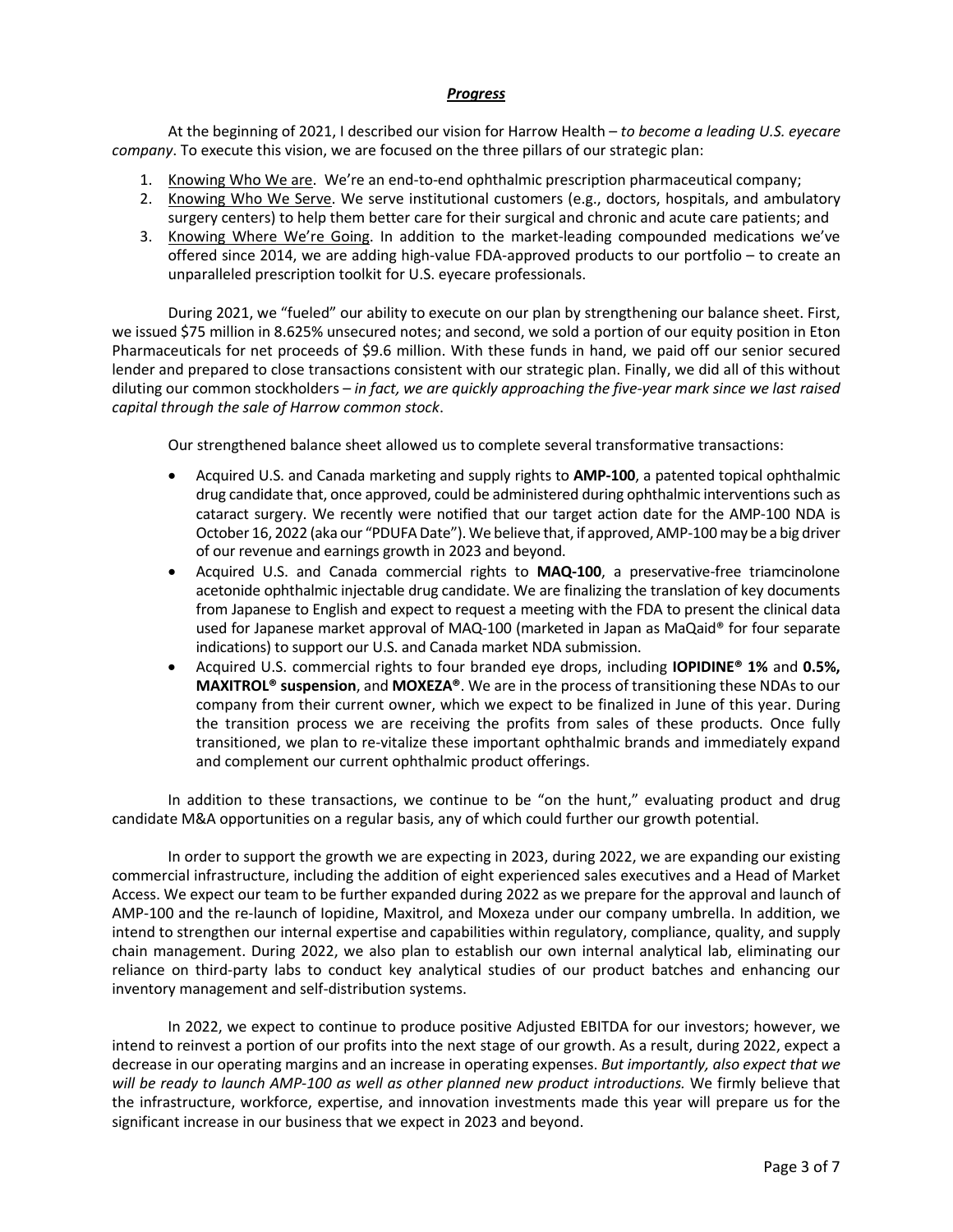# *Investments and Royalties*

Harrow Health has non-controlling equity positions in three carved-out companies that were founded as Harrow Health subsidiaries before being deconsolidated into independent companies with dedicated management teams – Surface Ophthalmics, Melt Pharmaceuticals, and Eton Pharmaceuticals.

Below is a brief update on why we continue to care so much about these businesses:

• We own approximately 3.5 million shares of **[Surface Ophthalmics](https://surfaceophthalmics.com/)** common stock, or about 20% of the outstanding equity interests, following a \$25 million round of funding that Surface closed in July of 2021. Surface has three active drug candidate programs: SURF-100 for chronic dry eye disease, SURF-200 for acute dry eye, and SURF-201 for pain and inflammation following ocular surgery.

Surfac[e announced p](https://www.prnewswire.com/news-releases/surface-ophthalmics-announces-first-patient-dosed-in-landmark-head-to-head-phase-ii-trial-for-surf-100-for-chronic-dry-eye-disease-301215738.html)ositive top-line SURF-201 Phase 2 data in early 2021, which I believe is some of the best topical steroid data ever reported for post-cataract surgery inflammation.

In addition, Surface is wrapping up a Phase 2 clinical trial for SURF-100, comparing five active arms of SURF-100 study drugs with the current market-leading prescription chronic dry eye treatments, Xiidra® and Restasis®. We are expecting readouts of top-line results for the SURF-100 program in the next few months.

Finally, Surface is actively enrolling patients in its SURF-200 Phase 2 study, with an expected readout later this year.

In addition to our equity stake, Harrow Health also owns royalty rights on all three active Surface drug development programs.

• We own about 46% of the equity interests of [Melt Pharmaceuticals,](http://www.meltpharma.com/) in addition to a \$13.5 million senior secured note receivable and royalty rights on its flagship drug candidate, MELT-300.

We are very excited about MELT-300, a patented non-opioid sublingually delivered sedation and analgesia drug candidate. We believe that MELT-300 has the potential to transform the way the more than 4 million annual American cataract surgery patients are sedated.

Melt began enrolling patients in the Phase 2 efficacy study of MELT-300 during the fourth quarter of 2021 and expects to report top-line clinical results in the second half of 2022.

In January 2022, Melt [announced](https://www.businesswire.com/news/home/20220104005278/en/) the submission of INDs to the FDA for its drug candidates MELT-210 and MELT-400.

Melt's drug assets and related patented technologies have the potential for broad application – in and out of ophthalmology – and to help patients manage sedation and analgesia, both domestically and globally.

• We own just under 2.0 million shares of Nasdaq-liste[d Eton Pharmaceuticals](http://www.etonpharma.com/) (Nasdaq: ETON) common stock, an orphan drug-focused pharmaceutical company. We continue to be bullish about the value of our ownership in Eton, trusting in the long-term potential for Eton to convert its business development prowess into revenues and profits as the Eton leadership has promised.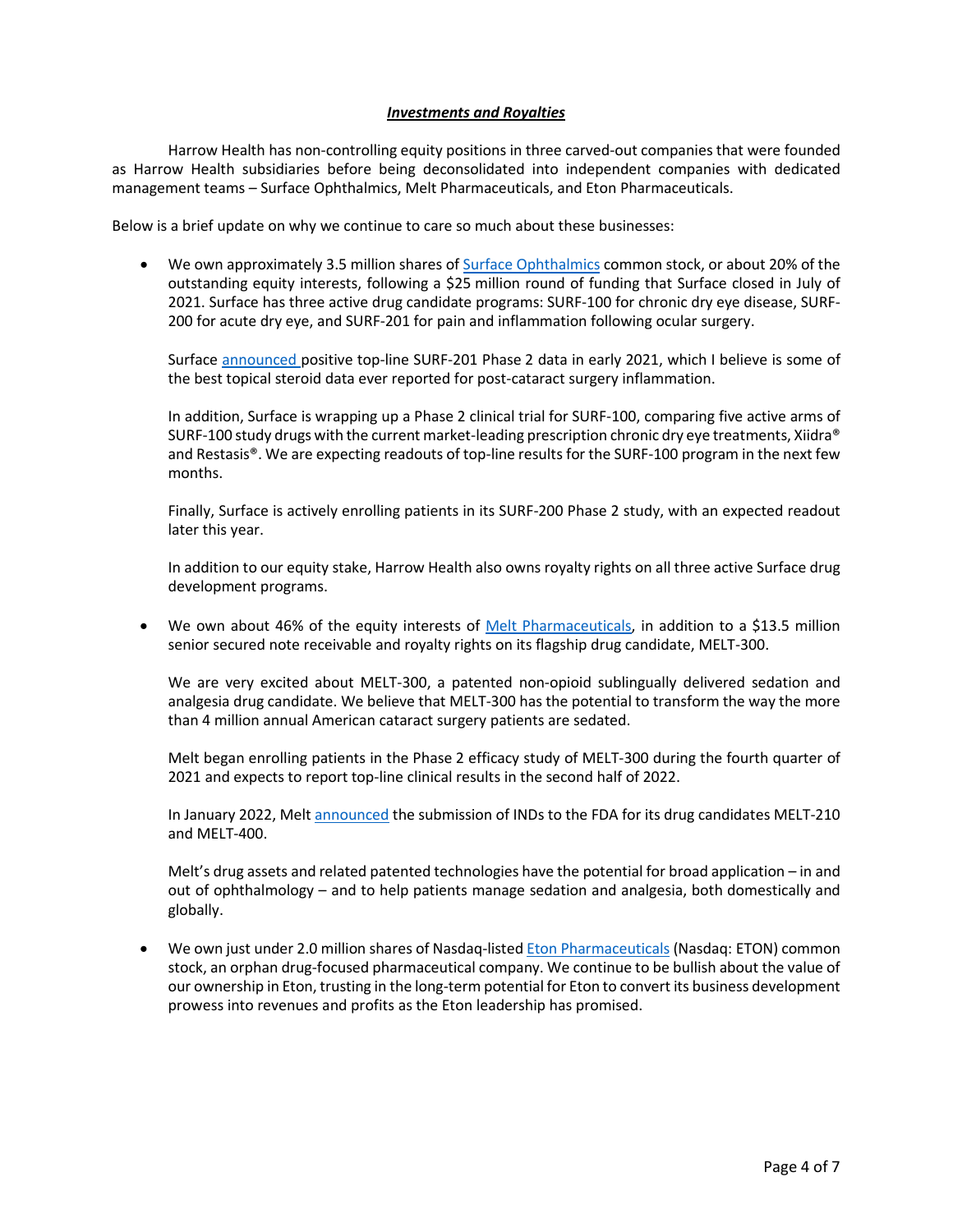### *Closing*

This year is shaping up to be a "break-out" year for Harrow. We continue to record strong daily revenues – *to this day*. A few months from now, we expect Surface Ophthalmics to report data on a major chronic dry eye study – the first study of its kind to ever go head-to-head against the two category-leading FDA-approved products. Soon thereafter, we expect Melt Pharmaceuticals to report top-line data on its MELT-300 clinical study. As I mentioned, October 16th is our PDUFA date for AMP-100, and, if approved, we intend to be ready a few months thereafter to launch AMP-100 into a market in which we have good commercial credibility – the U.S. ophthalmic surgical/procedure market. As these events unfold, we will continue to grow our core ophthalmic pharmaceuticals business, launch new ophthalmic products we've been internally developing, and review the potential for new accretive transactions in our area of focus – *ophthalmic pharmaceuticals*. To be where we are now – is what our team has been working on – for so many years. While success can never be guaranteed, I hope readers better understand my enthusiasm for this year and in the many years to come!

I look forward to sharing our accomplishments with you in my next Letter to Stockholders in May of 2022.

Sincerely,

Mark L. Baum Founder, Chief Executive Officer and Chairman of the Board Nashville, Tennessee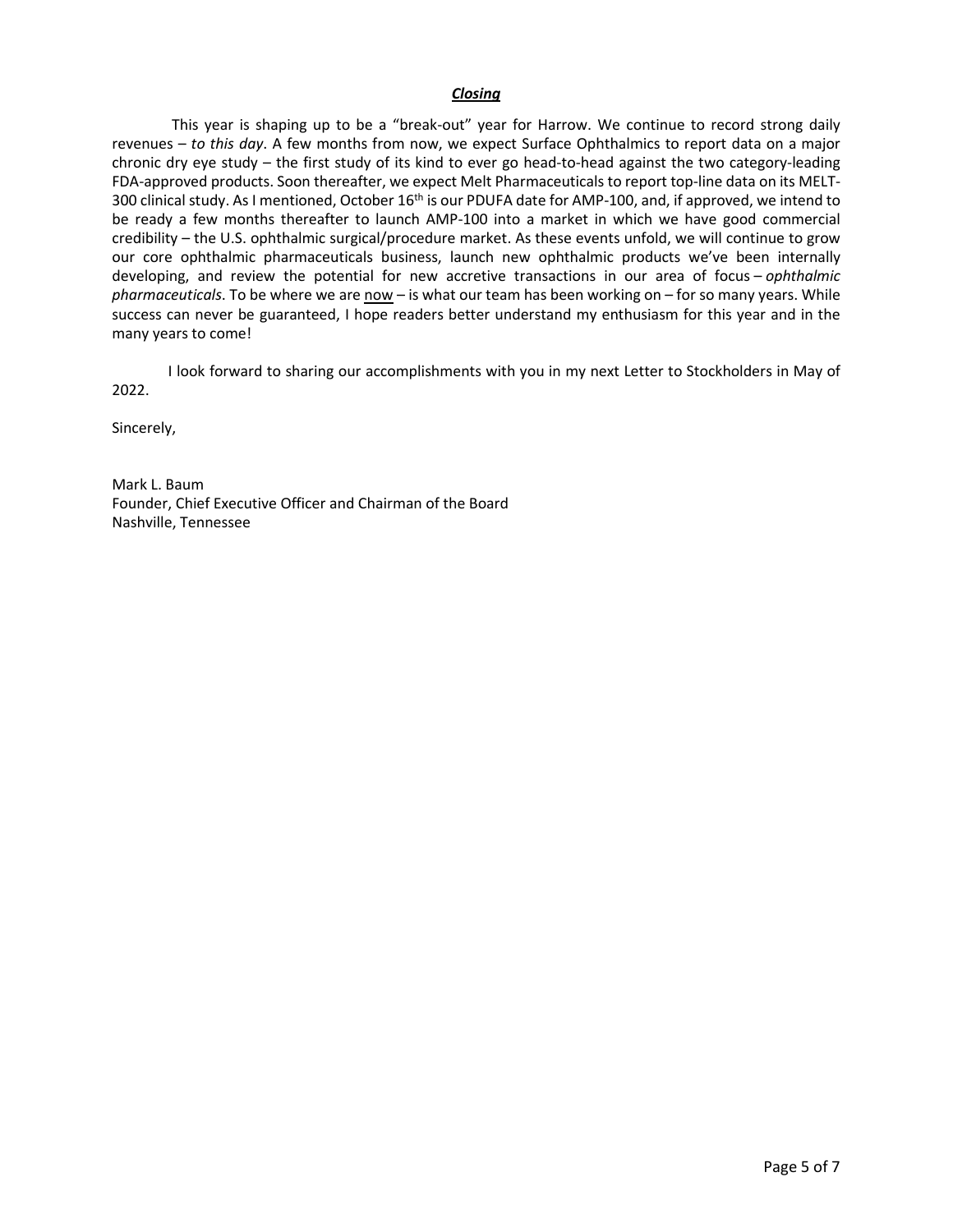#### **FORWARD-LOOKING STATEMENTS**

Management's remarks in this stockholder letter include forward-looking statements within the meaning of federal securities laws. Forward-looking statements are subject to numerous risks and uncertainties, many of which are beyond Harrow Health's control, including risks and uncertainties described from time to time in its SEC filings, such as the risks and uncertainties related to the Company's ability to make commercially available its FDA-approved products and compounded formulations and technologies, and FDA approval of certain drug candidates in a timely manner or at all.

For a list and description of those risks and uncertainties, please see the "Risk Factors" section of the Company's Annual Report on Form 10-K, Quarterly Reports on Form 10-Q, and other filings with the SEC.

Harrow Health's results may differ materially from those projected. Harrow disclaims any intention or obligation to update or revise any financial projections or forward-looking statements whether because of new information, future events or otherwise. This stockholder letter contains time-sensitive information and is accurate only as of today.

Additionally, Harrow Health refers to non-GAAP financial measures, specifically Adjusted EBITDA and/or adjusted earnings. A reconciliation of non-GAAP measures with the most directly comparable GAAP measures is included in this letter.

*No compounded formulation is FDA-approved. All ImprimisRx compounded formulations are customizable. Other than drugs compounded at a registered outsourcing facility, all ImprimisRx compounded formulations require a prescription for an individually identified patient consistent with federal and state laws.*

*All trademarks, service marks and trade names included or referenced in this publication are the property of their respective owners.* 

### **Adjusted EBITDA**

In addition to the Company's results of operations determined in accordance with U.S. generally accepted accounting principles (GAAP), which are presented and discussed above, management also utilizes Adjusted EBITDA, an unaudited financial measure that is not calculated in accordance with GAAP, to evaluate the Company's financial results and performance and to plan and forecast future periods. Adjusted EBITDA is considered a "non-GAAP" financial measure within the meaning of Regulation G promulgated by the SEC. Management believes that this non-GAAP financial measure reflects an additional way of viewing aspects of the Company's operations that, when viewed with GAAP results, provides a more complete understanding of the Company's results of operations and the factors and trends affecting its business. Management believes Adjusted EBITDA provides meaningful supplemental information regarding the Company's performance because (i) it allows for greater transparency with respect to key metrics used by management in its financial and operational decision-making; (ii) it excludes the impact of non-cash or, when specified, non-recurring items that are not directly attributable to the Company's core operating performance and that may obscure trends in the Company's core operating performance; and (iii) it is used by institutional investors and the analyst community to help analyze the Company's results. However, Adjusted EBITDA and any other non-GAAP financial measures should be considered as a supplement to, and not as a substitute for, or superior to, the corresponding measures calculated in accordance with GAAP. Further, non-GAAP financial measures used by the Company and the manner in which they are calculated may differ from the non-GAAP financial measures or the calculations of the same non-GAAP financial measures used by other companies, including the Company's competitors.